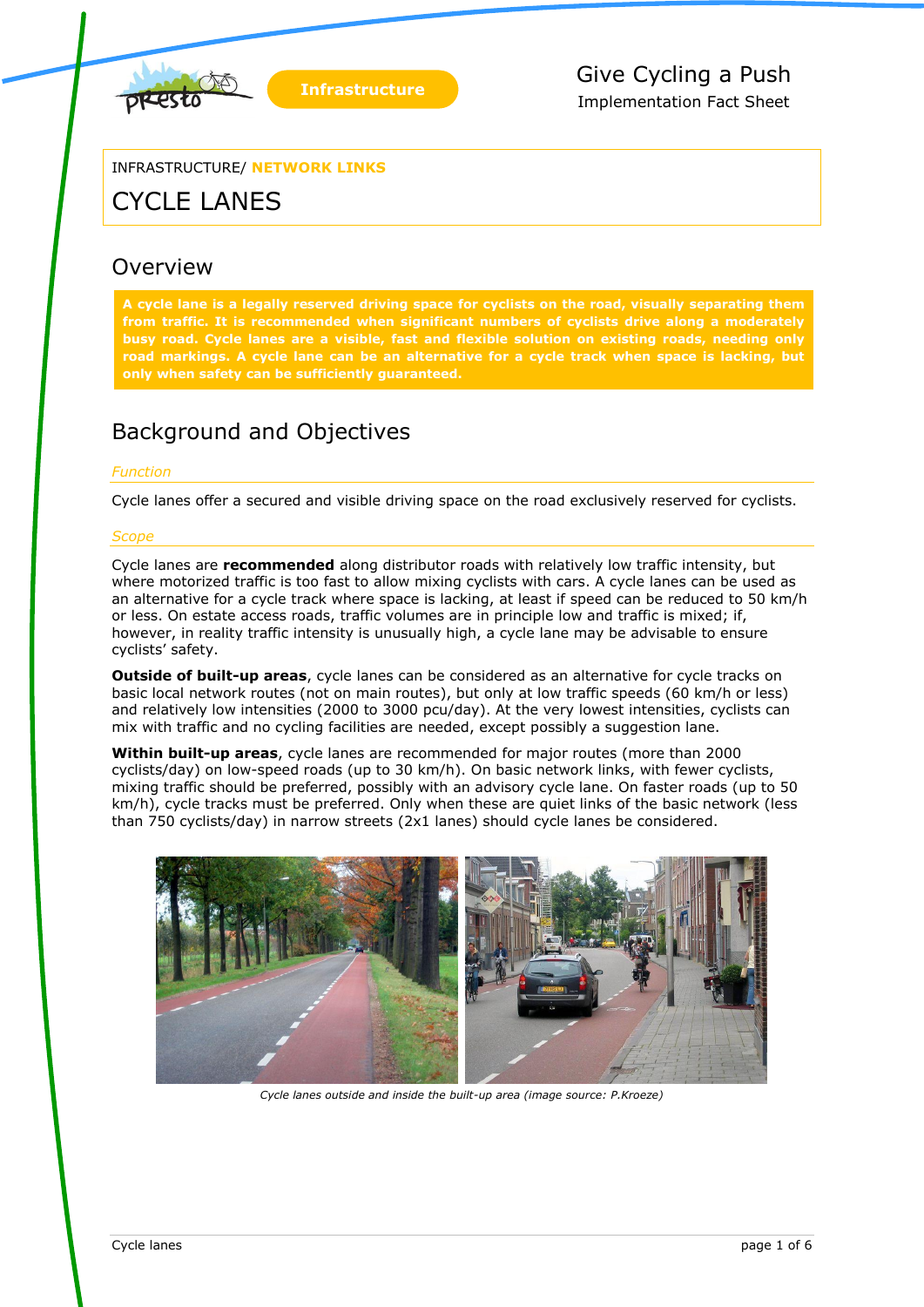

## Implementation

### *Definition*

A cycle lane is a part of the road exclusively reserved for cyclists. Cars are not allowed to drive or park on them. They are indicated by road markings on the carriageway.

*Cycle lanes are popular medicine...*

The cycle lane is probably the most popular solution for cycling infrastructure in STARTER CYCLING CITIES. It allows for a fast rollout of an extensive and visible cycling network in an existing street network.

- □ A cycle lane is easier, faster and less costly to put into place than a cycle track: only road markings and possibly surface colouring are needed (no road construction work).
- □ A cycle lane provides cyclists with a highly visible legally reserved space on the roadway: this sends a strong signal to all road users that cyclists are to be taken seriously.
- □ Because a cycle lane takes up less space than cycling tracks, it can be more widely applied in existing urban streets.

#### *… but to be used with precaution*

These very advantages, however, carry the risk of cycle lanes being **overused as a quick fix**.

The key difference with a cycle track is that the cyclist is **not physically protected or separated** from traffic. Dutch empirical research has concluded that on busy arterial roads, mixing cyclists with traffic may even be safer than putting in a cycle lane. A cycle lane may create a false sense of security and invite cars to speed up and pay less attention to the cyclist. This doubled the number of injurious accidents in the cases analysed<sup>1</sup>.

The risk gets even worse when cycle lanes are **dangerously narrowed**. When space is limited, the designer may feel that putting in a narrow lane (below 1.5 m) is better than nothing, even on busy and fast roads. Again, this is more dangerous than no cycle lane at all. The narrow lane forces motorized traffic to drive too close to the cyclist. At the same time, it forces the cyclist to ride too close to the edge of the road or parked cars. Moreover, drivers will mistakenly think that cyclists have sufficient room, will pay less attention and drive faster. As a result, even a slight maneuver by the cyclist to avoid an obstacle is more likely to result in a collision and to cause serious injuries. Narrow cycle lanes should always be combined with speed reduction measures.

#### *Design recommendations*

A cycle lane is indicated by **road markings**, as defined by national regulations. They usually include the following.

- □ A **line marking,** usually on both sides, delimiting the cycle lane from the traffic lanes. In some countries the line is dashed, in others continuous (with stretches of interrupted line at car exits).
- □ A **bicycle symbol**, indicating the lane at least before and after each intersection. The symbol is preferably repeated at regular intervals (for instance 50 to 100 m in the built-up area, 500 to 750 m outside the built-up area).
- □ A safety **buffer zone** with markings between the cycle lane and the traffic lanes is recommended along roads with relatively intense and fast traffic (50 km/h).
- □ A **level surface.** If the lane's road surface is degraded (potholes) or contains sudden level differences (gullies, manhole covers, water drains), cyclists have the choice between damaging their bicycle and making a dangerous sudden swerving movement. Surface defaults should be corrected when putting in a lane. Road maintenance should give priority

-

<sup>1</sup> Veiligheidsaspecten van stedelijke fietspaden, A.G.Welleman, A.Dijkstra. SWOV rapport R-88-20. Leidschendam, SWOV, 1988 – quoted in: Design Manual for Bicycle Traffic, CROW-record 25, 2006.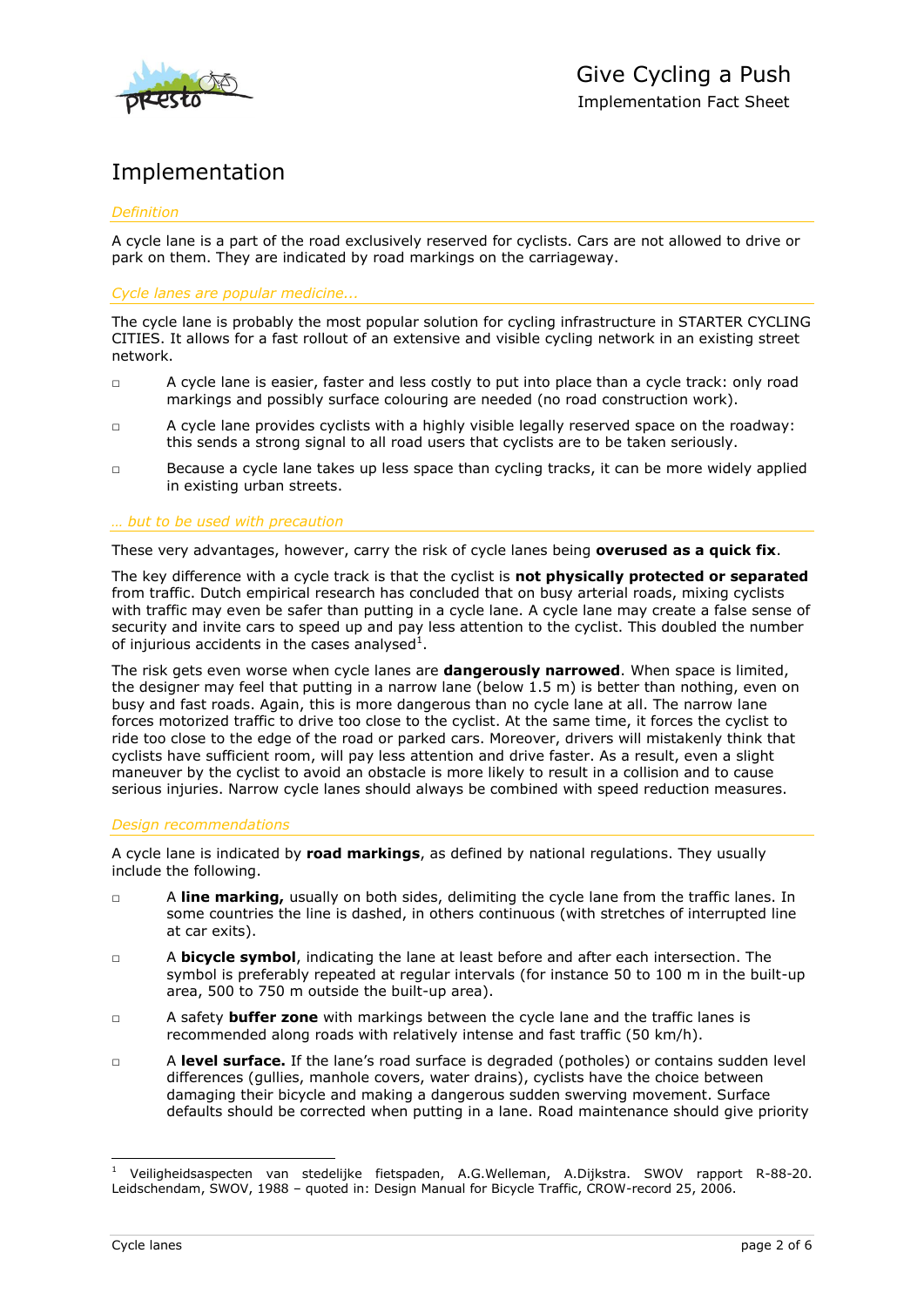

Implementation Fact Sheet

to cycle lanes, since cyclists are much more vulnerable to degradations than motorized vehicles.

□ Strikingly **coloured paving**, for higher visibility, is generally recommended, most often red (NL), sometimes blue (DK) or green (F). Colouring is, however, not generally applied. In the UK, for instance, systematic use of coloring is officially discouraged: the coloring is felt to be visually too intrusive, compromising urban design quality while also adding to the maintenance cost. Moreover, coloring is felt to be more effective when it is restricted to conflict areas, such as advanced stop lines, priority crossings at side roads, contra-flow lanes etc.<sup>2</sup> In any case, it is crucial to define and apply a consistent policy, to create a clear situation for all road users.

A **minimum width of 1.5 m** is recommended (markings excluded). Each marking line is 0.10 to 0.15 m wide.

- □ A cyclist and his vehicle take up about 0.75 m of space. But a cyclist driving along a kerb needs at least 0.9 m, taking into account zigzagging and a safe distance from obstacles. A width of 1.5 m increases the safety margin and makes driving comfortable and less stressful. It also allows for slightly wider trailers, occasional overtaking and side-by-side riding, for instance parents accompanying children to school.
- □ A width between 2 m and 2.5 m increases comfort and safety.
- □ At less than 1.5 m, the cyclist will need to leave the lane and drive on the carriageway to overtake, ride side-by-side or avoid an obstacle. Narrow lanes should only be considered on low-speed roads.
- □ The cycle lane should be larger on uphill stretches: because of the larger effort, the cyclist will zigzag more strongly.

### *Cycle lanes along parked cars*

Ideally, a cycle lane should not be combined with a parking lane or parking bays: **opening car doors** are a serious safety hazard for cyclists. The cyclist may hit the door or try to avoid this by making a sudden swerving movement onto the carriageway, risking to be hit by a car coming from behind.

When a parking lane needs to be combined with a cycle lane, it is recommended to add a **critical reaction strip** (0.5 to 0.7 m wide) to the parking lane as a buffer space, reducing the risks of hitting an open door or evasive maneuvers. To ensure correct use, the paving of the strip should be different from the parking lane and from the cycle lane. Such a strip takes up additional space, but it can also be used for drainage. A strip of reverse parking bays at an angle avoids the risk of opening doors for cyclists, and increases the number of parking spaces on a length of road. Cars should park in reverse, to have a better view of cyclists when they drive off.

As an alternative, the space needed for a cycle lane with a reaction strip may be used to put in a **cycle track** between the parking lane and the pavement. To save more space, they cycle lane may be on part of the pavement<sup>3</sup>.



*Cycle lane, at a safe distance from parked and driving cars (image source: D. Dufour)*

<sup>-</sup><sup>2</sup> Department for Transport UK – 2004: *Policy, Planning and Design for Walking and Cycling.* Department for Transport – LTN 1/04

<sup>&</sup>lt;sup>3</sup> See fact sheets on CYCLE TRACKS and CYCLING AND PEDESTRIANS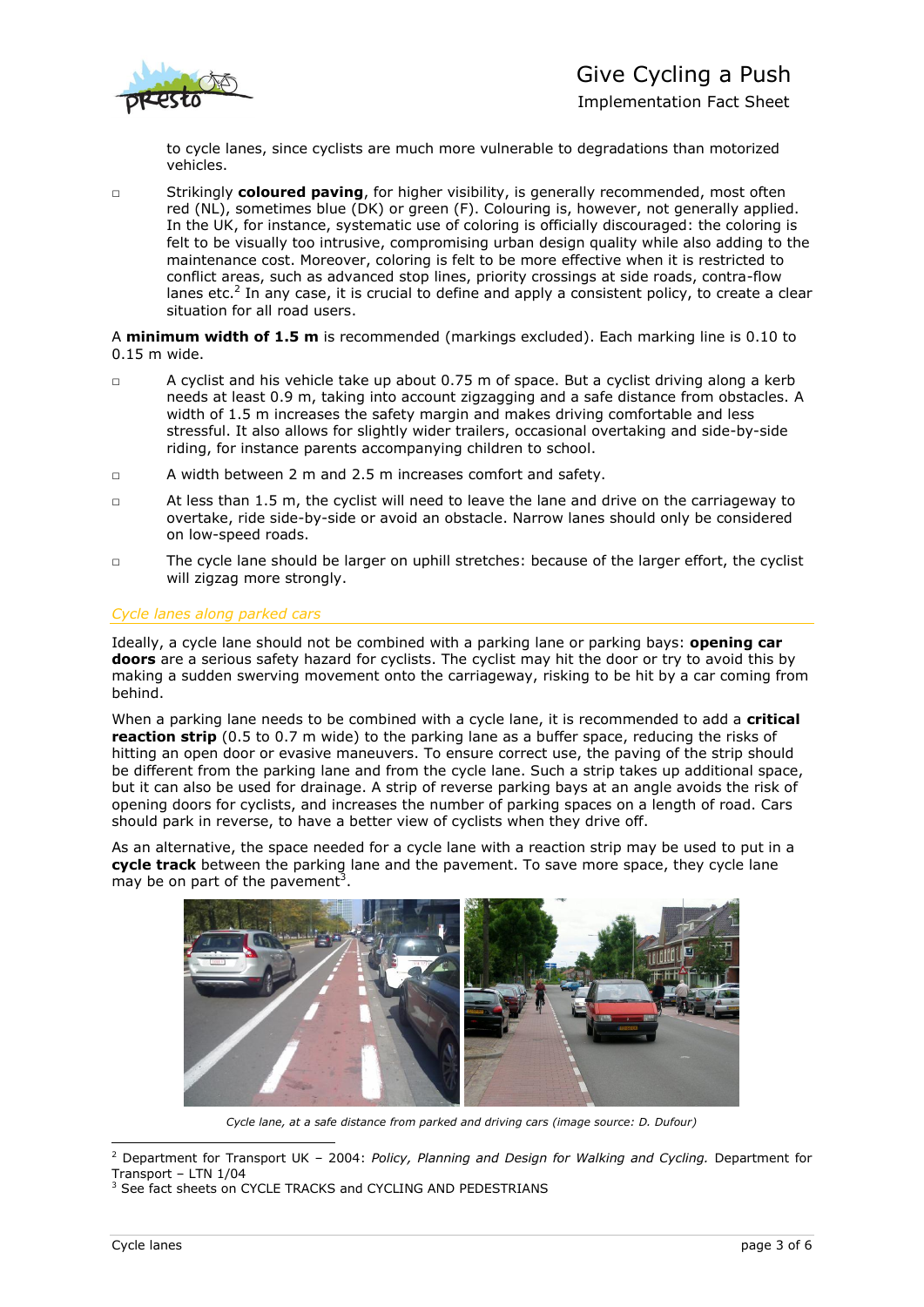

### *Cycle lanes and traffic safety*

Often, **busy arterial roads** are the most direct routes, especially going into the city centre. This makes them also natural main links in the cycling network. In principle, such links require cycle tracks. In many cases, however, space is lacking and cycle lanes are often considered as a pragmatic, but inherently risky alternative.

- □ The safest and most cycle-friendly option is to **revise the road lay-out**, for instance by taking out a traffic lane or a parking lane to create more room for cycle lanes or tracks.
- □ If this is not feasible, all efforts should be taken to **minimize the risk**: reducing speed to 50 km/h, making the cycle lane as wide as possible, creating a buffer zone with markings, reducing traffic intensity (by reorganizing traffic routes).
- □ As a last resort, if safety cannot be sufficiently guaranteed, it is advisable to abandon the route and create an **alternative cycling route**, although this may be less direct. This should be a high quality route; otherwise cyclists will tend to use the busier road anyway.

A cycle lane can be used in a **one-way street with contra-flow cycling**, in both directions if space is available or in the contra-flow direction only (the other direction being mixed traffic or indicated by an advisory lane).<sup>4</sup>

#### *Advisory cycle lanes*

As an alternative for a cycle lane, an **advisory lane<sup>5</sup>** can be put in. Technically and legally an advisory lane is not a cycle lane at all. A part of the carriageway is marked as a suggested space for cyclists, without being exclusively reserved for their use. Motorized traffic can and must drive on the suggestion lane so as not to drive in the middle of the road. Cars can also park on them if parking on the carriageway is allowed.

Basically, a suggestion lane is simply a design option to draw attention to the presence of cyclists and to visually narrow the carriageway. It is meant to **influence drivers' behaviour**: they expect to meet cyclists and more easily respect their presence.

An advisory lane should only be used for basic cycling network links (not main routes) and on estate access roads. It is used for two main purposes.

- □ As an **addition to a mixed traffic situation**, in order to make cyclists' presence more felt, especially when traffic intensities are relatively high. The suggestion lane can also mark the transition from a cycle track or lane to a mixed traffic situation.
- □ As an **alternative in narrow streets**, where space for a cycle track or lane is not available, or when the space is needed for loading and unloading. Sometimes, a suggestion lane is used on short sections of a cycle lane, in places where the road narrows.

Here are some **typical applications**. Although they are mostly used in the tight urban streets of the built-up area, they are also applied on quiet country roads outside the built-up area.

- □ An advisory lane can be used **on both sides of quiet two-way roads or streets**, leaving a central traffic path in the middle, without a centre line marking. Cars drive on the suggestion lanes, and overtake cyclists in the central traffic path.
- □ An advisory lane is often used in narrow **one-way streets**, with the traffic flow or in the opposite direction, to attract attention to contra-flow cycling<sup>6</sup>.
- □ An advisory lane can also be designed as a **closed surface comfort zone** in streets with cobblestones.

As to design principles, **various combinations of line markings, symbol markings and coloring** are being used. Practices have gone through an evolution.

□ Originally, it was felt that the **visual impact** should be as strong as possible, for maximum visibility and safety for cyclists. Line markings were used (distinct from cycle lane markings) and the same width as a cycle lane (1.5 m to 2 m). Others used colored paving

<sup>-</sup><sup>4</sup> See fact sheet CONTRAFLOW CYCLING

<sup>&</sup>lt;sup>5</sup> Also known as non-compulsory lane or suggestion lane, Angebotsstreifen, bande de suggestion, suggestiestrook

<sup>&</sup>lt;sup>6</sup> See fact sheet on CONTRAFLOW CYCLING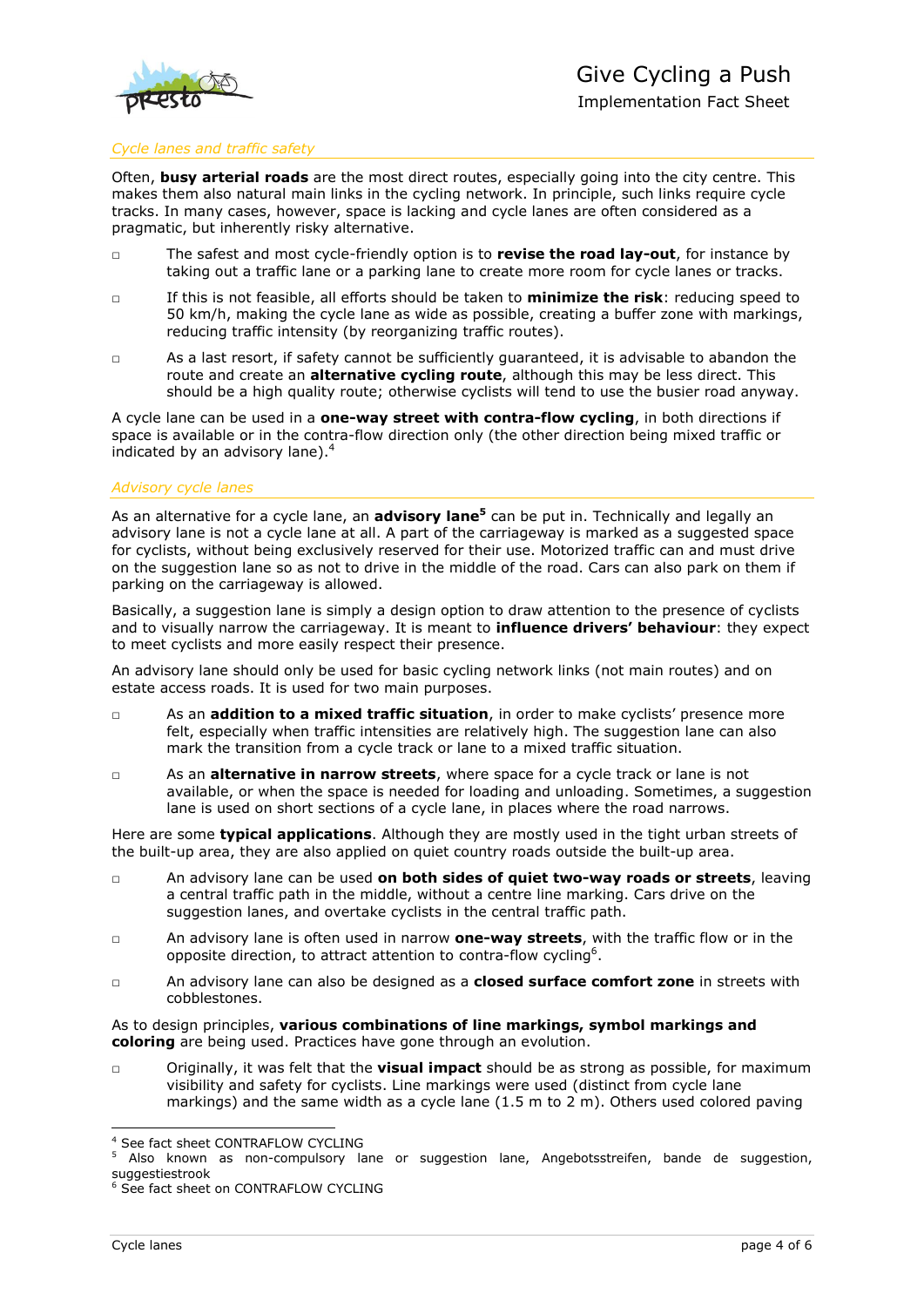

# Give Cycling a Push

Implementation Fact Sheet

(identical or distinct from cycle lane coloring). Still others preferred line markings and paving combined, possibly with painted bicycle symbols added.

- □ However, such an advisory lane **strongly resembles a cycle lane**, with only minor differences to make the legal distinction. Experience has shown that this tends to cause **confusion** in the minds of all users, cyclists included, as to the legal rights and obligations. This in turns creates risks through misunderstandings over right of way, and raises liability issues. It is also argued that this approach devalues the regular cycle lane.
- □ Currently, the trend is to **differentiate** advisory lanes as clearly as possible from cycle lanes. Markings are for instance limited to a **string of symbols**, such as bicycle logos or chevrons. These should be provided at regular intervals for visual continuity (approx. 50 m). The intended psychological impact is still there, and the novelty of the markings in itself can attract attention. They also serve to alert crossing pedestrians to the presence of cyclists in local streets without pedestrian crossings.



*Advisory lane and contra-flow advisory lane (image source: D. Dufour)*

### Considerations

### *Strengths*

### **Visible and flexible reserved space for cyclists**

- □ A cycle lane is a legally reserved comfort zone, increasing visibility, safety and ease.
- □ A cycle lane is flexible for the cyclist, who can cross the road at any point (as opposed to a physically separated cycle track).
- □ A cycle lane allows cyclists to bypass queuing motorized traffic (more easily than in a mixed-traffic situation).

#### **Low-cost and flexible infrastructure solution on existing roads**

- □ A cycle lane is easy, fast and not costly to implement and maintain (only road markings).
- □ A cycle lane needs less space than a cycle track, and can be more widely applied on urban streets where there is no room for a cycle track.

### *Weaknesses*

#### **The risks of a flexible solution**

- $\nabla$  Due to its pragmatic advantages, designers may have recourse to cycle lanes in situations that call for a cycle track, or reduce the width below the safe minimum when space is scarce.
- $\Box$  Cycle lanes may be put in where it is easy to do so and simply stop at difficult and dangerous intersections, leaving cyclists stranded. This compromises the continuity and the safety of the route, and makes black spots even more hazardous.